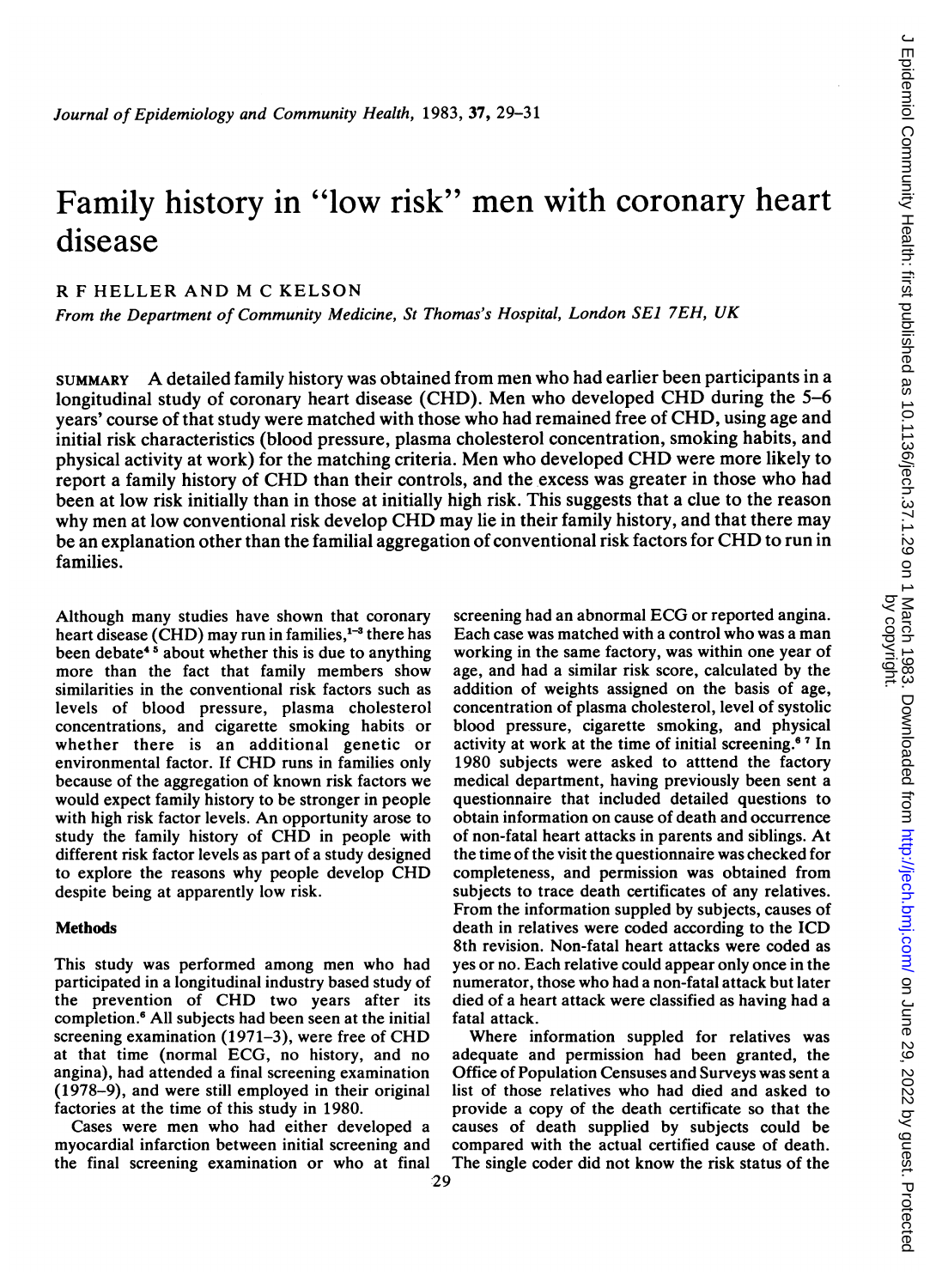index subject, nor whether they were a case or control, either at the time of coding or at the time of comparing the information given on the questionnaire with that on the death certificates. The coding was independently checked by a second coder who was also unaware of the risk status or whether they were a case or control. Death certificates were obtained for only 119 relatives, the others were impossible to trace owing to inadequate information or they had died in childhood or in other countries. There was underreporting of heart attacks as a cause of death among relatives: of 20 certificates coded as ischaemic heart disease only 13 had been so reported. Although numbers were small, cases and controls did not appear to differ in this regard, since heart attack was reported to be the cause of death in five relatives of cases compared with seven on the death certificate and in nine relatives of controls compared with 13 on the certificate.

#### **Results**

Of 173 cases invited to this study, 142 attended (82%) while 153 of the 184 controls attended (83%) (11 control subjects had inadvertently been invited without their case pairs). Not all the assigned pairs were complete as sometimes only one member of the pair attended and for this reason analysis has ignored the pairings. By the time of final screening 70 of the cases had developed major manifestations of CHD-that is, a proved heart attack, or an ECG with Q waves, large ST-T wave changes, or left bundle branch block (Minnesota codes 1:1-3, 4:1-2, 5:1-2, or 7: 1)-while 72 had minor manifestations of either minor ST-T changes (Minnesota codes 4:3 or 5:3) or angina only without ECG changes. Similarly <sup>76</sup> of the controls came from pairs in which the cases had major manifestations of CHD and <sup>77</sup> from pairs in which the cases had minor manifestations. ECG examinations performed at the time of this survey showed that two of the control subjects had developed major manifestations of CHD and <sup>a</sup> further seven had either minor ST-T changes or now reported angina: these subjects were left in their original control category for analysis.

For the purposes of analysis the subjects attending were designated either "high risk" or "low risk" according to their originally assigned risk score, the dividing line being the 50th centile on the risk score distribution. The characteristics of the subjects (table 1) indicate that cases and controls were well matched. Information on heart attacks was available on 1246 first degree relatives (parents or brothers or sisters) and of these, 531 had died. Table 2 shows the numbers of first degree relatives who were reported to have had a heart attack and the proportions of

#### R F Heller and M C Kelson

deaths thought to be due to heart attack. Overall, heart attacks were most likely to have been reported among relatives of low risk cases, where the proportion of the deaths from this cause was almost double that among relatives of their controls  $(p=0.06,$  difference between proportions corrected for continuity). The difference between high risk cases and controls was smaller, as were the differences between cases and controls for non-fatal heart attacks in both risk categories. When the analysis was confined to the cases with major manifestations of CHD and their controls, the excess in the proportion of deaths due to CHD among relatives of low risk cases persisted (12 of 71 relatives of cases compared with two of 68 relatives of controls) and was statistically significant at the 1% level. Again the difference between high risk cases and controls was smaller and not significant (seven of 69 and eight of 77 relatives respectively).

#### **Discussion**

The advantage of this study design is that it permits the importance of various possible aetiological agents to be tested in relation to "conventional" risk factors (and may be particularly useful at the end of  $a\overline{Q}$ longitudinal study where it was not possible to measure everything at the start). The recall of family history may be "stimulated" by having the disease by copyright.

|  |  |  | Table 1 Initial characteristics of study subjects |  |  |  |
|--|--|--|---------------------------------------------------|--|--|--|
|--|--|--|---------------------------------------------------|--|--|--|

|            | No | Mean<br>risk score* | Mean<br>age (year) |
|------------|----|---------------------|--------------------|
| Low risk:  |    |                     |                    |
| Cases      | 75 | $3 - 3$             | 45.8               |
| Controls   | 80 | 3.3                 | $45 - 7$           |
| High risk: |    |                     |                    |
| Cases      | 67 | $6-1$               | 47.8               |
| Controls   | 73 | $6 - 0$             | 48.0               |

'Based on age, concentration of plasma cholesterol, systolic blood pressure, cigarette smoking, and physical activity at work (range 0-11).

| Table 2 Reported heart attacks in relatives of cases and |  |  |  |  |
|----------------------------------------------------------|--|--|--|--|
| controls                                                 |  |  |  |  |

|            |    | All relatives       | Dead relatives |                              |  |
|------------|----|---------------------|----------------|------------------------------|--|
|            | No | Heart attacks*      | No             | Died of heart<br>attack      |  |
| Low risk:  |    |                     |                |                              |  |
| Cases      |    | $315$ 41 (13.0%)    |                | 137 24 (17.5%)               |  |
| Controls   |    | $366$ 31 ( $8.5%$ ) |                | 151 14 ( 9.3%)               |  |
| High risk: |    |                     |                |                              |  |
| Cases      |    | 293 29 (9.9%)       |                | 122 13 (10.7%)               |  |
| Controls   |    | $271$ 21 ( $7.7%$ ) |                | $121 \quad 10 \quad (8.3\%)$ |  |

Includes fatal and non-fatal: those with both counted only once.